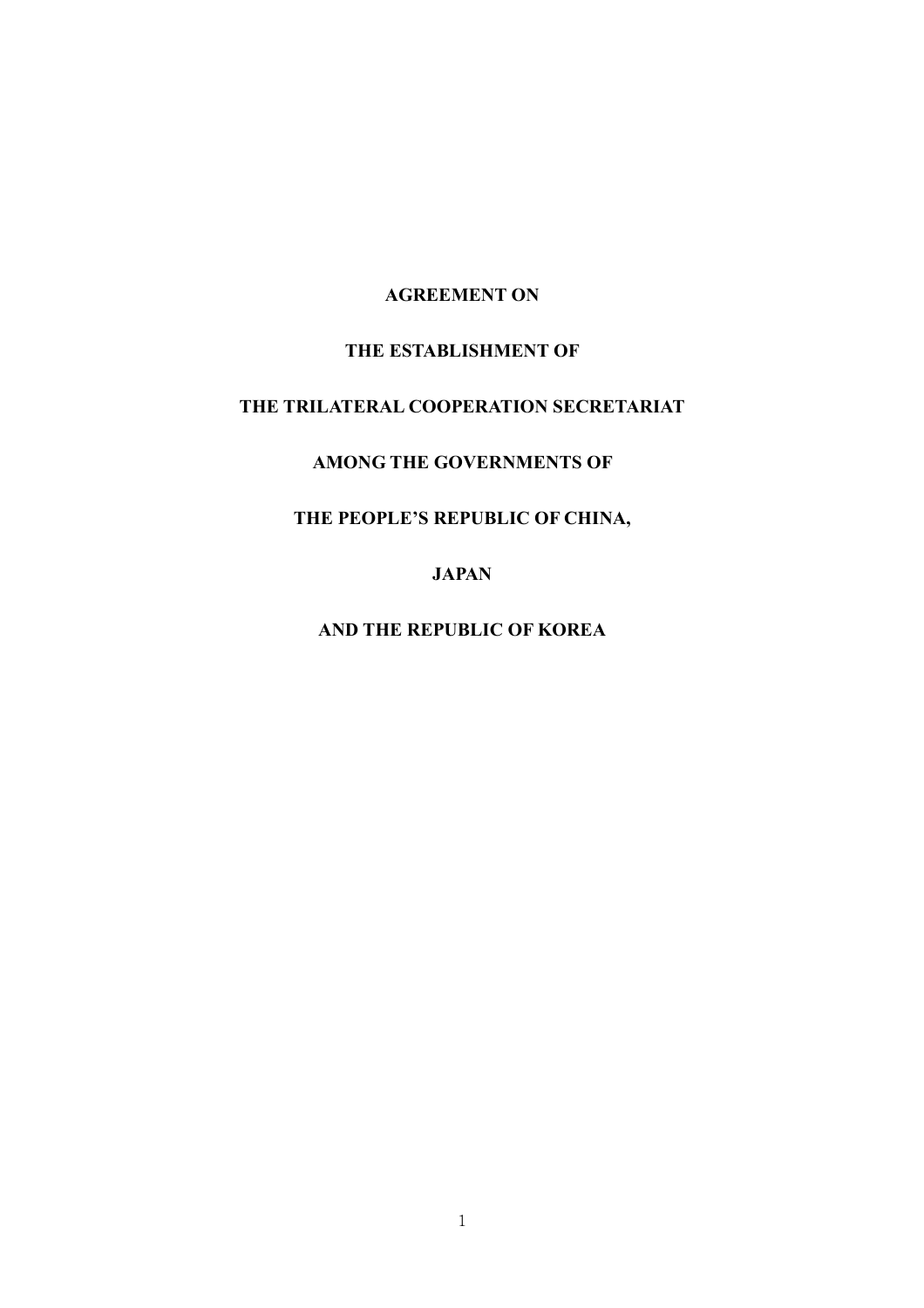The Governments of the People's Republic of China, Japan and the Republic of Korea(hereinafter jointly referred to as the "Parties"),

Desiring to establish a secretariat for the efficient promotion and management of trilateral cooperation among the Parties and to enhance existing dialogue mechanisms and contribute to the further promotion of their cooperative relations as decided at the Third Trilateral Summit held on May 30, 2010, in Jeju island, the Republic of Korea,

Have agreed as follows:

#### Article 1

1. The Trilateral Cooperation Secretariat (hereinafter referred to as the "Secretariat") is hereby established.

2. The Secretariat shall be located in the Republic of Korea (hereinafter referred to as the "host country").

# Article 2

The objective of the Secretariat is to contribute to the further promotion of cooperative relations among the three countries by providing support for the operation and management of the trilateral consultative mechanisms among the Parties and by facilitating the exploration and implementation of cooperative projects.

# Article 3

1. In order to achieve the objective referred to in Article 2, the Secretariat shall carry out the following functions and activities:

(a) provide administrative and technical support for the operation and management of such trilateral consultative mechanisms among the Parties (hereinafter referred to as the "consultative mechanisms") as the Trilateral Summit Meeting, the Trilateral Foreign Ministers' Meeting, the Three-Party Committee and other ministerial meetings, and the Trilateral Senior Foreign Affairs Officials' Consultation and send, if necessary, its representatives to attend major consultative mechanisms;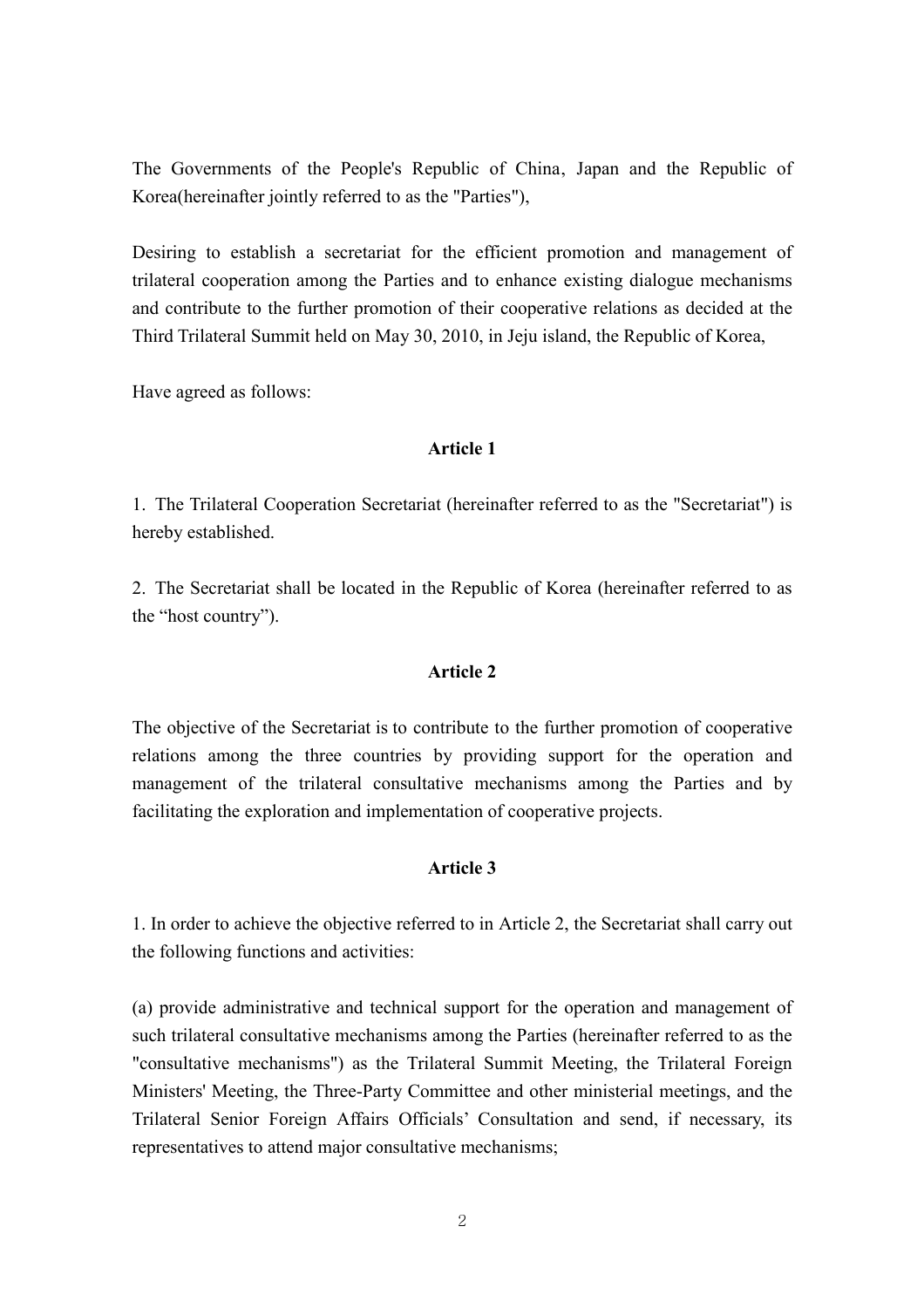(b) communicate and coordinate with the Parties, and if necessary, with other international organizations, particularly with other East Asian cooperation mechanisms;

(c) explore and identify potential cooperative projects among the Parties, and report those projects to the relevant consultative mechanisms for adoption;

(d) evaluate the cooperative projects and draft reports on them, compile necessary documents into database, and submit annual progress reports to the Three-Party Committee or the Trilateral Foreign Ministers' Meeting for approval; and

(e) conduct research on important issues related to the trilateral cooperation, manage the Secretariat's website, and promote understanding of the trilateral cooperation.

2. The Secretariat shall carry out its functions and activities within its mandate authorized by and under the supervision of the Parties through the Trilateral Foreign Ministers' Meeting or in a manner decided by the Trilateral Foreign Ministers' Meeting.

#### Article 4

In the host country, the Secretariat shall have the legal capacity:

(a) to contract;

(b) to acquire and dispose of movable and immovable property; and

(c) to institute legal proceedings.

#### Article 5

1. The Secretariat shall be comprised of a Secretary-General, two Deputy Secretary-Generals and Professional Staffs (hereinafter jointly referred to as the "officials") and General Services Staffs to be nominated and appointed, or employed, in the following ways:

(a) The Secretary-General shall be appointed at the Trilateral Foreign Ministers' Meeting upon nomination of a Party on a rotational basis in the order of the Republic of Korea, Japan and the People's Republic of China. The tenure of office shall be two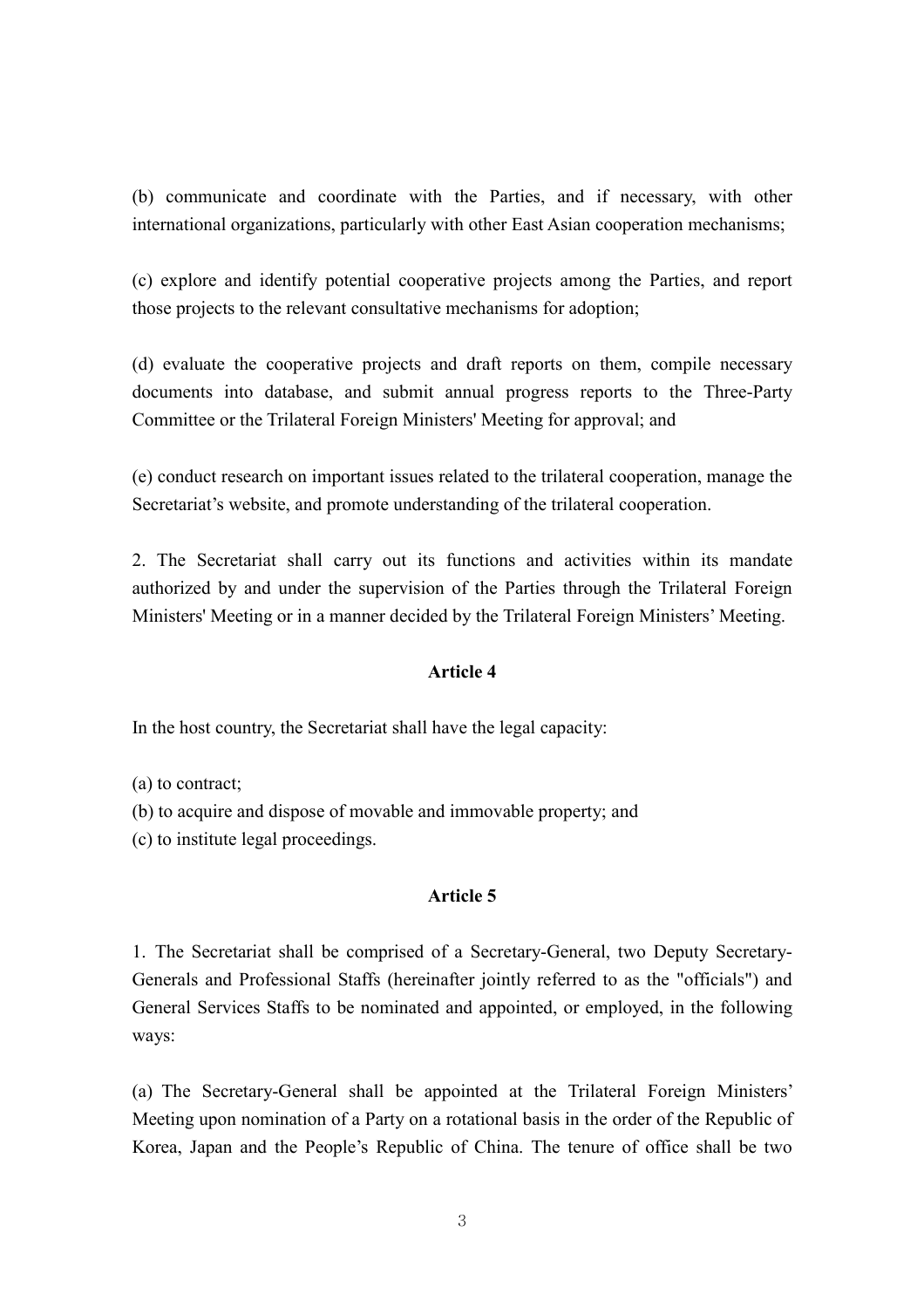years.

(b) Unless otherwise agreed by the Parties, each Party other than the Government of the country of the Secretary-General shall nominate a Deputy Secretary-General respectively who shall be appointed at the Trilateral Foreign Ministers' Meeting. The tenure of office shall, in general, be two years. The appointment of the Deputy Secretary-General may be renewed once for an additional period of up to two years with the approval of the Trilateral Foreign Ministers' Meeting.

(c) The Secretary-General shall appoint the personnel seconded by the Parties as the Professional Staff.

(d) The Secretary-General may employ the General Services Staff as needed to carry out the functions and activities of the Secretariat.

2. The Secretariat shall have the Consultative Board comprised of the Secretary-General and the Deputy Secretary-Generals. The Consultative Board shall consult and make decisions by consensus on matters submitted for its consideration. The Consultative Board shall consult with the Parties on matters of importance in accordance with paragraph 2 of Article 3.

3. Subject to the approval of the Trilateral Foreign Ministers' Meeting, the Secretary-General may establish the departments of the Secretariat to efficiently carry out the functions and activities of the Secretariat with a view to facilitating trilateral cooperation in various areas.

## Article 6

The Secretary-General shall represent the Secretariat and be responsible for the functions and activities carried out by the Secretariat. The Secretary-General shall also be responsible for the administration of the Secretariat, in particular as follows:

(a) prepare annual and, where necessary, ad-hoc reports on the functions and activities of the Secretariat, as well as an annual budget of the Secretariat, and submit them, with the approval of the Trilateral Senior Foreign Affairs Officials' Consultation, to the Trilateral Foreign Ministers' Meeting for approval;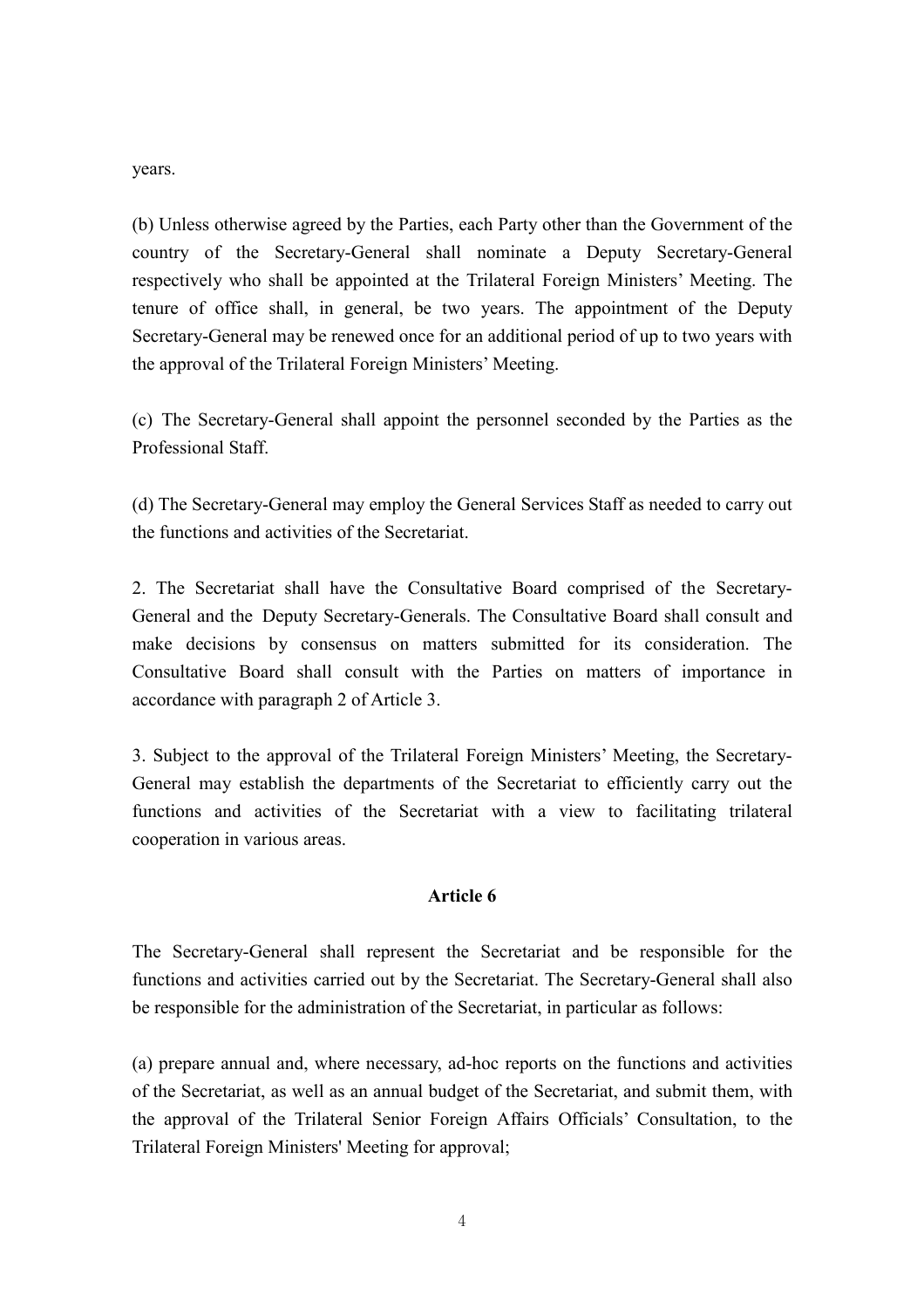(b) establish and amend internal rules and regulations of the Secretariat subject to the approval of the Trilateral Foreign Ministers' Meeting;

(c) establish the basic terms and conditions of the officials' secondment, including their salary matters, subject to the approval of the Trilateral Foreign Ministers' Meeting, and suggest the termination of the appointment of the Professional Staffs to the Party which seconds them after the consultation with the Deputy Secretary-Generals;

(d) establish General Services Staff positions, and terms and conditions of employment, including salaries, subject to the approval of the Trilateral Foreign Ministers' Meeting, and employ qualified personnel for the General Services Staff positions and dismiss the General Services Staff, as necessary, in accordance with the rules and regulations referred to in sub-paragraph (b) of this Article; and

(e) enter into contracts required for the operation of the Secretariat.

# Article 7

1. The Deputy Secretary-General shall assist the Secretary-General in carrying out his/her functions and activities. In this connection, the Deputy Secretary-General shall conduct, in particular, the following duties:

(a) provide advice to the Secretary-General on the future direction of the progressive development of trilateral cooperation;

(b) represent the Secretariat at conferences, ceremonies, and other occasions as authorized by the Secretary-General;

(c) provide support for research activities of the Secretariat; and

(d) perform other functions and activities that may be mandated by the Secretary-General.

2. The Deputy Secretary-General shall act for the Secretary-General in case of his/her absence or inability to perform his/her duties in accordance with the rules and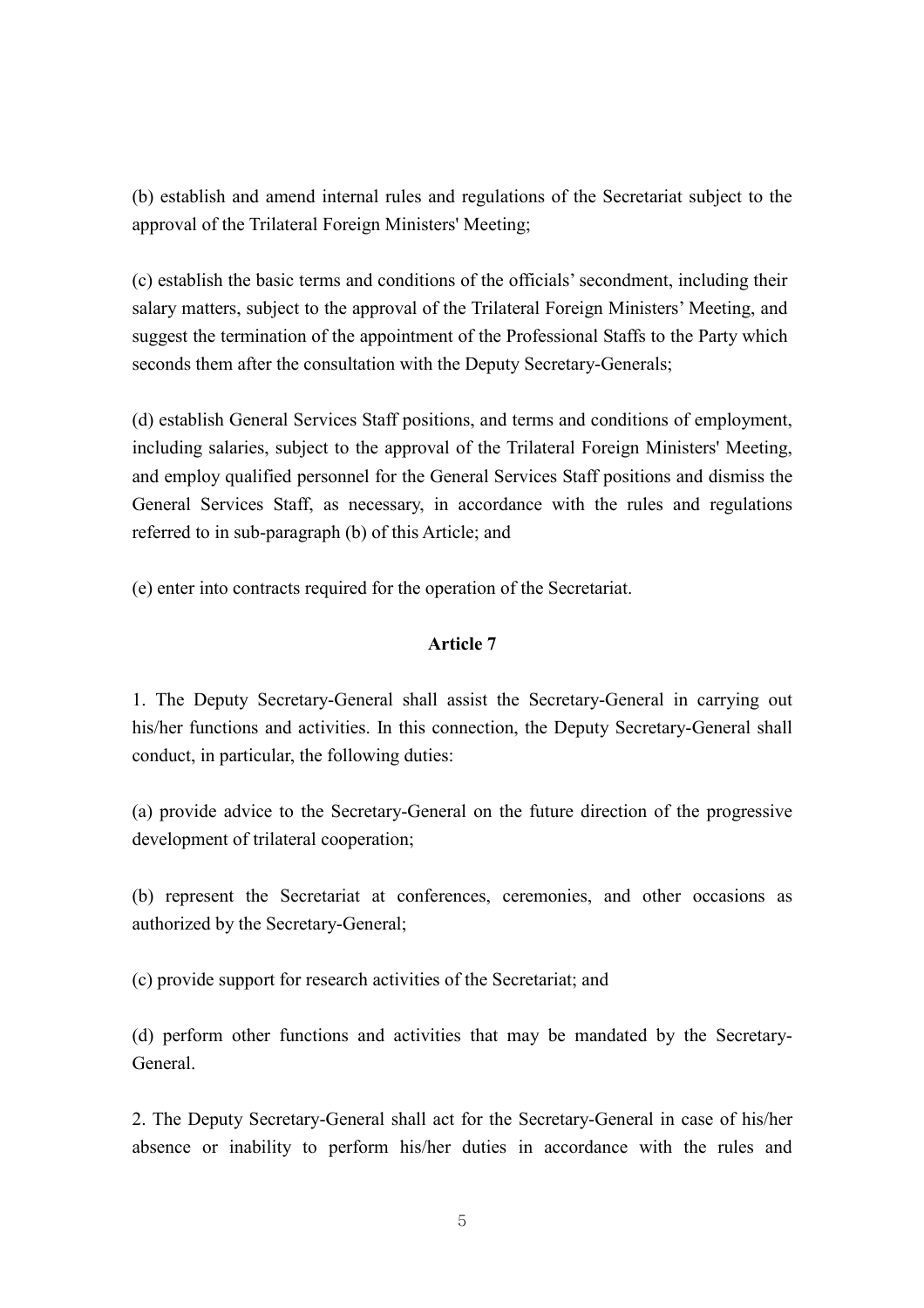regulations referred to in sub-paragraph (b) of Article 6.

### Article 8

1. The Government of the host country shall be responsible for providing and arranging the premises for the operation of the Secretariat.

2. The operational costs of the Secretariat shall be met from equal contributions of the Parties to be made subject to their respective national laws and regulations.

## Article 9

1. In the host country, the Secretariat and the officials shall enjoy privileges and immunities in accordance with the provisions of Articles 10 and 11, as appropriate for the achievement of the Secretariat's objective and the carrying out of its functions and activities.

2. The Parties other than the Government of the host country may grant, in their respective countries and to the extent permitted by their respective national laws and regulations, such facilities as may be deemed necessary for the proper operation of the **Secretariat** 

3. The privileges and immunities from jurisdiction of the host country in respect of civil or administrative proceedings shall not be granted in relation to a contract, or a civil action for damages arising from an accident caused by a motor vehicle, vessel or aircraft, used or owned by the Secretariat and the officials where those damages are not recoverable from insurance.

4. The Secretariat shall cooperate at all times with the appropriate authorities of the host country to prevent the occurrence of any abuse in connection with the privileges, immunities and facilities granted under this Agreement.

5. If the Government of the host country considers that there has been an abuse of a privilege or immunity granted under this Agreement, consultations shall be held between the Government of the host country and the Secretariat to determine whether any such abuse has occurred and, if so, to ensure that no repetition of such abuse occurs.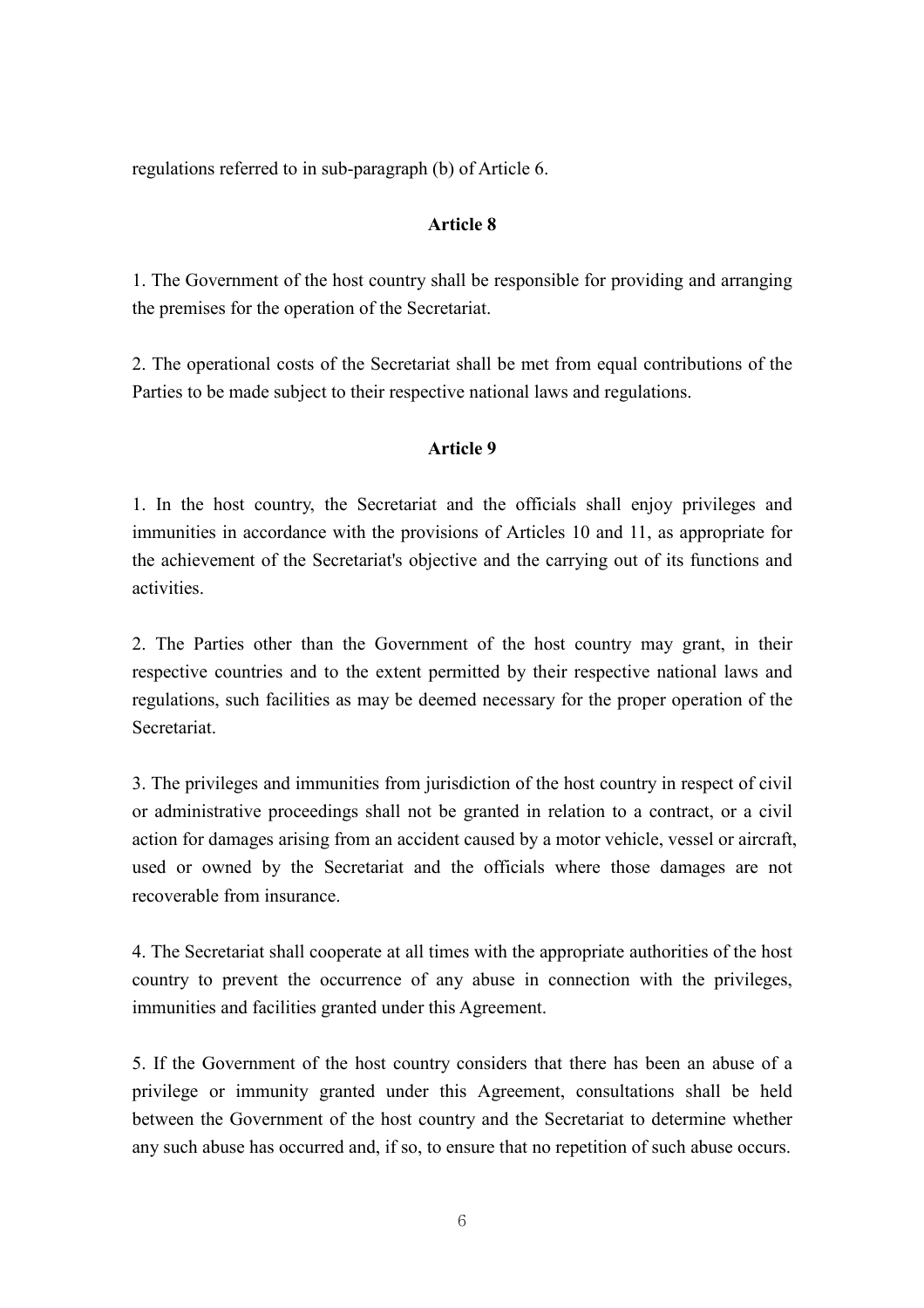### Article 10

1. The Secretariat, its property and assets shall enjoy immunity from legal process except where it has expressly waived its immunity. Any waiver of immunity from jurisdiction in respect to civil or administrative proceedings shall not be held to imply waiver of immunity in respect to the execution of the judgment, for which a separate waiver shall be necessary. Notwithstanding the preceding sentence, in case the Secretariat initiates a legal process, waiver of immunities in respect not only of that legal process but also of the execution of a judgment thereof is presumed.

2. The premises of the Secretariat shall be inviolable. The archives of the Secretariat and, in general, all official papers and documents belonging to the Secretariat shall be inviolable.

3. The Secretariat shall enjoy for its official communications, treatment not less favorable than that accorded by the Government of the host country to foreign diplomatic missions or any international organizations in the host country. The Secretariat shall have the right to dispatch and receive correspondence and other official communications by courier or in sealed bags, which shall have the same privileges and immunities as diplomatic couriers and diplomatic bags.

4. Without being restricted by financial controls, regulations or moratoria of any kind, the Secretariat may:

(a) hold funds or currency of any kind and operate accounts in any currency; and

(b) freely transfer its funds or currency to and from the host country or within the host country and convert any currency held by it into any other currency.

5. In exercising the rights referred to in paragraph 4 of this Article, the Secretariat shall comply with the national laws of the host country, and shall pay due regard to any representation by the Government of the host country in so far as it is considered that effect can be given to such representation without detriment to the interests of the **Secretariat**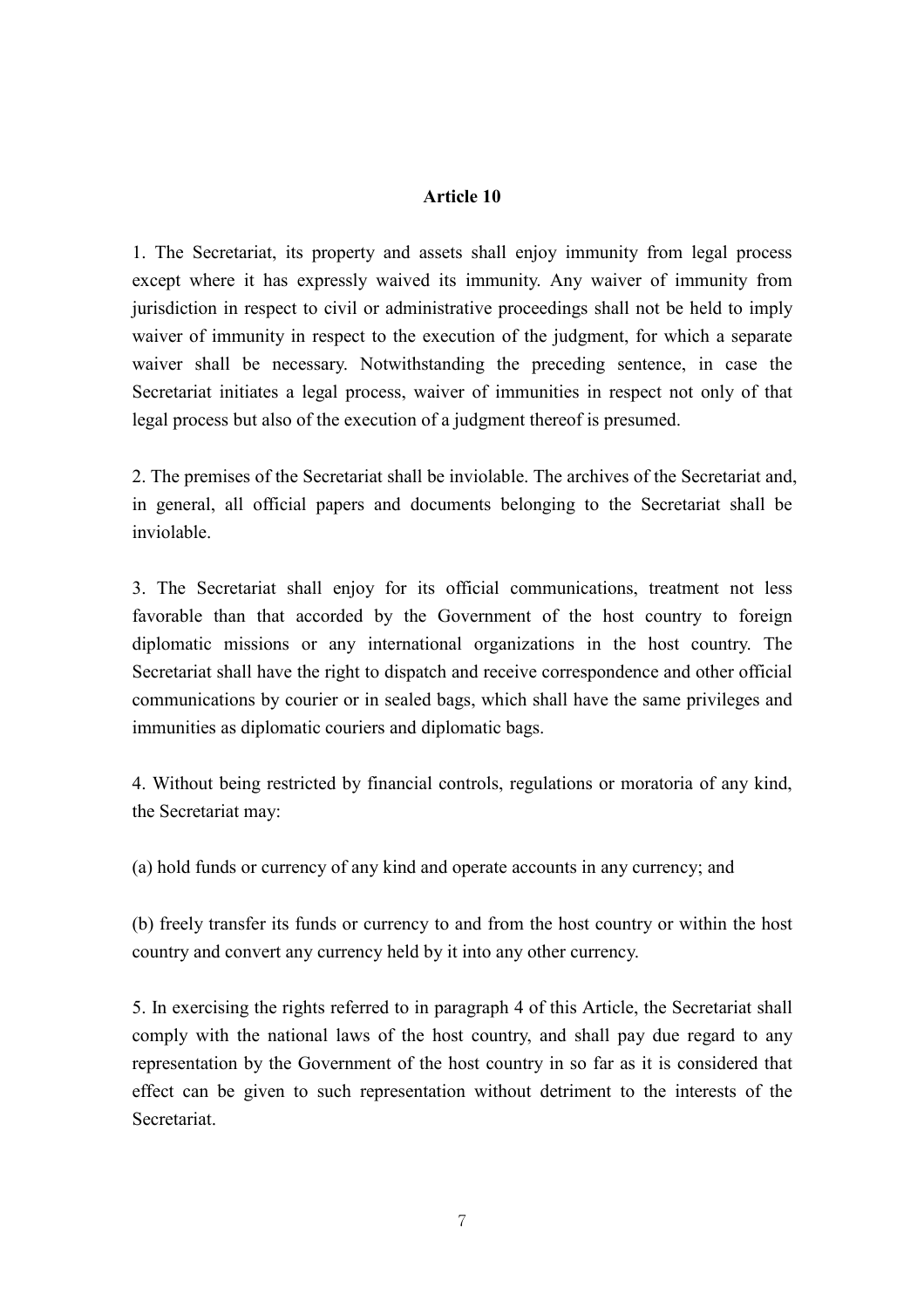6. The Secretariat, its property and assets shall be:

(a) exempt from all direct taxes except those which are, in fact, no more than charges for public utility services;

(b) exempt from customs duties and from prohibitions and restrictions on imports and exports in respect of articles imported or exported by the Secretariat for its official use. It shall be understood, however, that articles imported under such exemption shall not be sold in the host country except under conditions determined by the Government of the host country; and

(c) exempt from customs duties and prohibitions and restrictions on imports and exports in respect of its publications.

7. While the Secretariat will not, as a general rule, claim exemption from excise duties and from taxes on the sale of movable and immovable property which form the part of the price to be paid, nevertheless, when the Secretariat is making important purchases for official use of property on which such duties and taxes have been charged, the Government of the host country may, whenever possible, make proper administrative arrangements for the remission or return of the amount of duty or tax.

# Article 11

1. The officials shall:

(a) be exempt from taxation on the salaries and emoluments paid to them by the Secretariat;

(b) be immune, together with their spouses and relatives dependent on them living in the host country, from immigration restrictions, alien registration and national service obligations;

(c) have the right to import free of duty furniture and household goods for their personal use or for use by their spouses and relatives dependent on them at the time of their initial posting at the Secretariat; and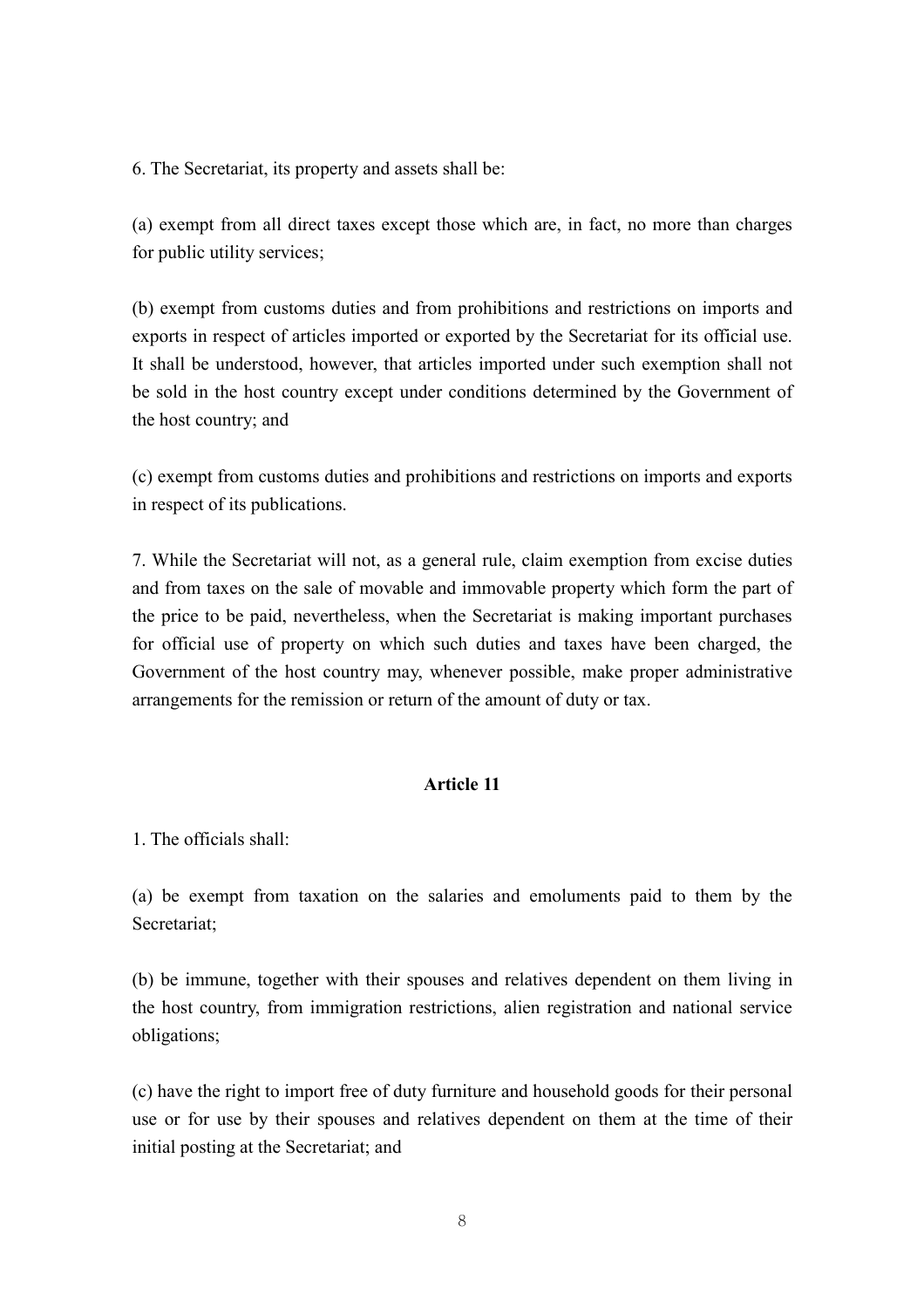(d) be accorded, in respect of exchange facilities, treatment not less favorable than that accorded to officials of comparable rank of any other international organizations posted in the host country.

2. The Government of the host country shall not be obliged to grant the privileges and immunities referred to in this Article to the officials who are nationals or permanent residents of the host country.

3. Privileges and immunities are granted to the officials in the interests of the Secretariat only, and not for their personal benefit. The Secretary-General has the right and duty to waive the immunity granted to the officials under this Agreement through consultation with the Deputy Secretary-Generals in any case where the Secretary-General considers that the immunity would impede realization of justice and can be waived without prejudice to the interests of the Secretariat. The immunity granted to the Secretary-General and Deputy Secretary-Generals may be waived, as and when necessary, at the Trilateral Foreign Ministers' Meeting.

## Article 12

The working language of the Secretariat shall be English.

#### Article 13

The financial affairs of the Secretariat shall be audited annually and shall be reported to the Trilateral Foreign Ministers' Meeting. The Secretary-General shall establish the auditing procedures subject to the approval of the Trilateral Foreign Ministers' Meeting.

#### Article 14

Any Party may propose amendments to this Agreement. This Agreement may be amended by written agreement of the Parties.

#### Article 15